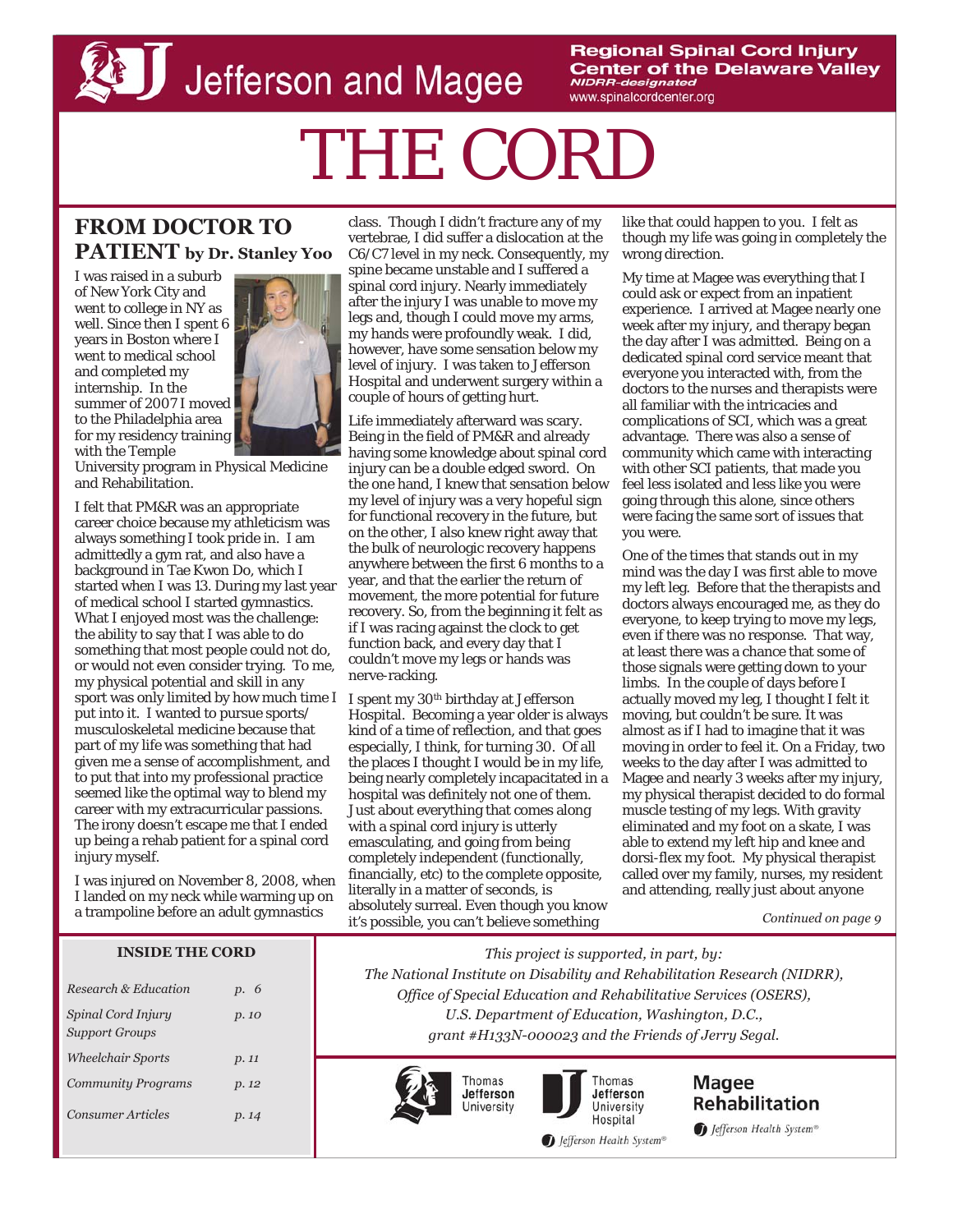### **THE CORD**

Page 6

### **RESEARCH & EDUCATION**

### **NEW! DIAPHRAGM PACING SYSTEM**

The Regional Spinal Cord Injury Center of the Delaware Valley (RSCICDV) at Thomas Jefferson University Hospital and Magee Rehabilitation Hospital is excited to announce a new program available for those with ventilator dependent spinal cord injury, the NeuRx Diaphragm Pacing System™ RA/4.

The NeuRx RA/4 System is designed to help patients breathe by stimulation of their diaphragm muscles. Intramuscular diaphragm electrodes are implanted using standard laparoscopic surgical techniques. The implanted electrodes are connected to an external stimulator that delivers

repetitive electrical stimulation to the patient's diaphragm causing it to contract. As a result the patient will inhale in a manner similar to natural breathing. A physician will program the Stimulator so that it produces the right stimulation patterns. The user simply connects the device to the implanted electrodes and turns it on for use; no other controls are available or necessary for operation.

If you feel you may benefit from this procedure and may be interested or you would like further information on this new device, please call the **RSCICDV** office at **(215) 955-6579**.

Visit www.spinalcordcenter.org to learn more about the Regional Spinal Cord Center of the Delaware Valley.

### **STUDY OF ASSISTIVE TECHNOLOGY FOR MOBILITY IN SCI**

The combined efforts of SCI Center staff from both Thomas Jefferson University and Magee Rehabilitation Hospital continue to support a new multicenter study entitled "Investigation of Assistive Technology for Mobility used by Individuals with a Spinal Cord Injury". Working together with SCI Centers in Pittsburgh, Georgia, Chicago, Washington DC, Ohio and Northern New Jersey, we are investigating the impact of policy changes on customizability and features of wheelchairs, and the number of working wheelchairs an individual owns. To collect this information, we are looking at the specifics of an individual's wheelchair usage, relative to the type of wheelchair they were provided, the amount of wheelchair breakdown, the skill of using the wheelchair and quality of life measures for the individual using a

wheelchair for primary mobility. Since it has been shown that reintegration into society following a disability depends on access to appropriate and adequate assistive technology such as wheelchairs, we hope to investigate the effects of the types of presently supplied wheelchairs and how they may be contributing to a person's functional limitations, even more so than the person's disability itself. The information (or data) collected over the four years may then be helpful in effecting policy change, relative to prescriptions and funding for wheelchair mobility equipment.

If you are interested in participating or would like more information, please call **Mary Patrick**, RN, RSCICDV Project Coordinator, at **(215) 955-6579**.

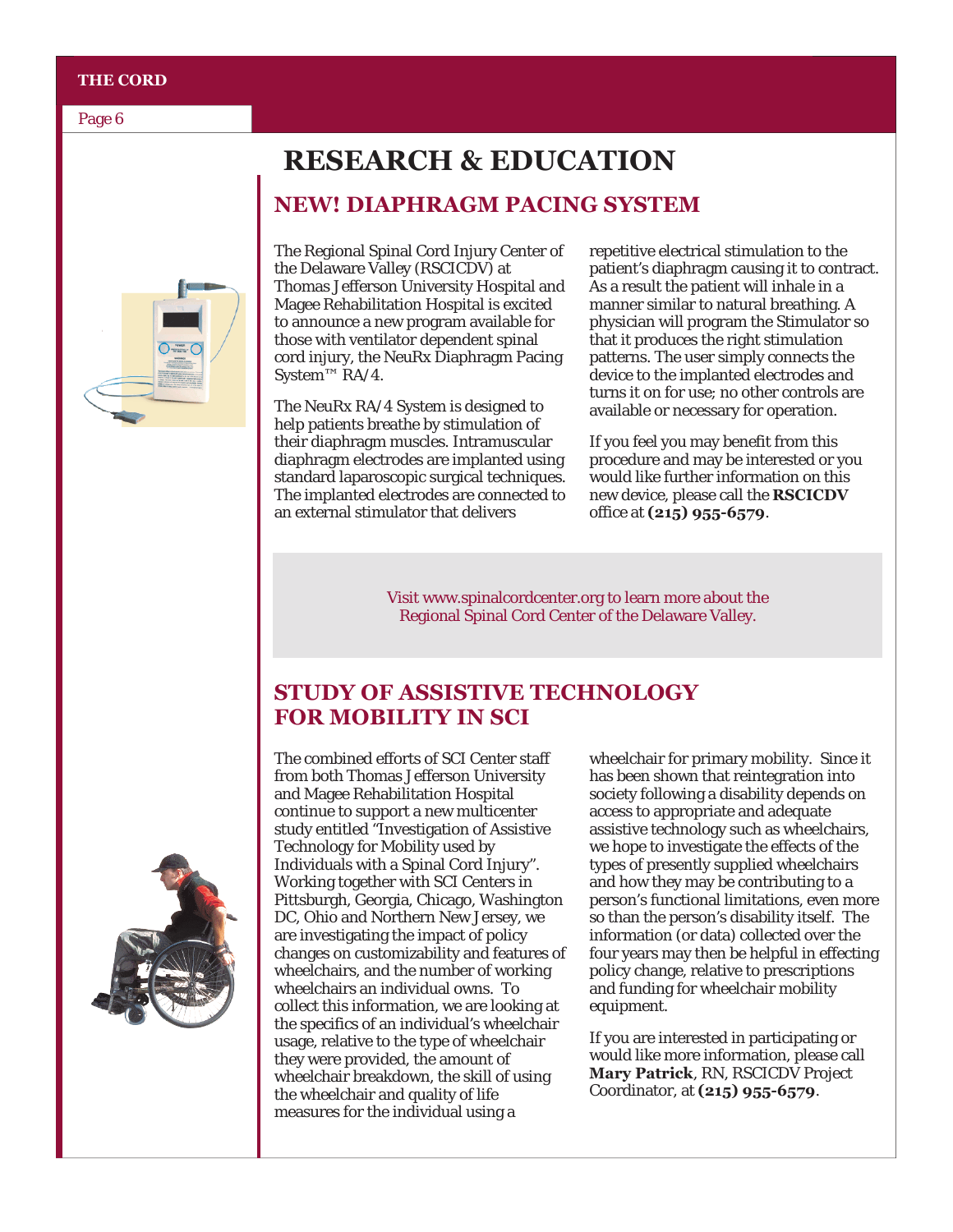### **SPRING**

### **UPPER EXTREMITY STUDY**

The Regional Spinal Cord Injury Center at Thomas Jefferson University Hospital and Magee Rehabilitation has developed a research tool to measure improvements in arm and hand function in persons with cervical spinal cord injury (neck region). We are seeking volunteers to help us make sure that the scale is valid (measures what it is supposed to measure). **Research participants must have sustained a cervical spinal cord injury.** Subjects will be required to come to Thomas Jefferson University Hospital or Magee Rehabilitation Hospital on either 1 or 2 occasions for about 1½ hours each visit. Those who participate will be reimbursed for time and travel and provided with free parking.

The research tool is called the Capabilities of the Arm and Hand in Tetraplegia (CAHT). The validation and reliability of this scale is very important because it will be used in future clinical trials to measure improvements in upper extremity function. To date, there is no reliable measurement for clinicians to use. This is a very important study and **we need your help**.

If you are interested in participating, please contact **Mary Patrick** in the Spinal Cord Injury Research Office at Thomas Jefferson University Hospital at **(215) 955-6579** and we will be willing to answer any of your questions.

### **MAGEE STAFF PRESENTING AT PENN STATE'S "WOUNDED WARRIORS" PROGRAM**

Jessica Rickard, CTRS , SCI Team Leader and AJ Nanayakkara, Wheelchair Sports Coordinator are co-presenters at Penn State University for a program called Inclusive Recreation for Wounded Warriors. This program is a running class that will span over the next 3 years. The class is scheduled for 4 weeks a year. Jessica and AJ present for 3.5 hours about Spinal Cord Injury and the importance of Recreation Programming. The audience is personnel that facilitate recreation programs at military installations around the country.

If there are any questions about this program, please contact **Jessica Rickard** at **jrickard@mageerehab.org**.

### **PAIN STUDY FOR SCI AT JEFFERSON/MAGEE**

The Regional Spinal Cord Injury Center of the Delaware Valley (RSCICDV) at Thomas Jefferson University/Magee Rehabilitation is currently taking part in the SPINAL research study. This study will test to see how well an investigational drug works for your pain associated with your traumatic spinal cord injury.

We invite you to consider participation in the study if:

- You are at least 18 years old.
- You have pain associated with your traumatic spinal cord injury.
- You are dissatisfied with your current pain treatment.

• You are willing to come to our clinic for 8 visits over a 5 month period.

Participants who qualify will receive at no cost:

- Study related physician visits.
- Study procedures and lab testing.
- Study medicines.
- Additionally, you may receive compensation for your time.

If you are interested in learning more about this research study, please contact **Mary Patrick, RN**, RSCICDV Project Coordinator at **(215) 955-6579**.



Page 7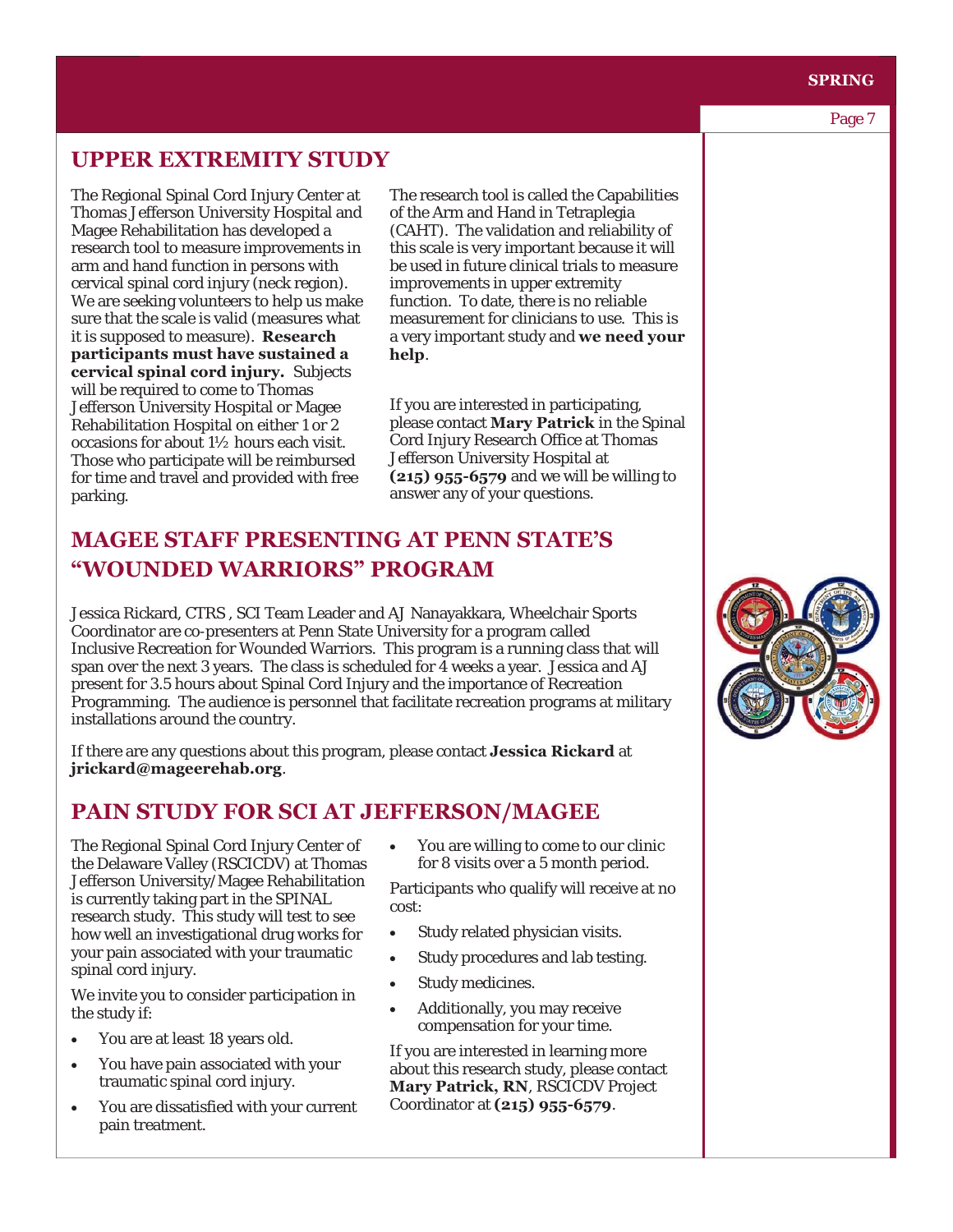### Page 8

### **ONGOING RESEARCH OF THE RSCICDV**

### **Current**

1. Investigation of assistive technology for mobility used by individuals with spinal cord injury. *Sponsor*:**NIDRR supported through SCI Model System of Care**

2. UAB Index of Motor Recovery – Validation of an outcome measure for motor recovery in incomplete spinal cord injury. *Sponsor*:**NIDRR supported through SCI Model System of Care** 

3. Development and validation of the thoracic-lumbar control scale to measure strength and coordination of trunk muscles. *Sponsor*:**NIDRR supported through SCI Model System of Care** 

4. Development and validation of the Capabilities of Arm and Hand in Tetraplegia (CAHT) measurement for upper extremity function. *Sponsor*:**NIDRR supported through SCI Model System of Care** 

5. A 15-Week, Randomized, Double-Blind, Placebo-Controlled, Parallel-Group, Multi-Center Trial of Pregabalin for the Treatment of Chronic Central Neuropathic Pain After Spinal Cord Injury. *Sponsor*:**Pfizer Pharmaceuticals**

6. A United States multi-center study to assess the validity and reliability of the Spinal Cord Independence Measure (SCIM III). *Sponsor*: **Craig H. Neilsen Foundation**

### **Completed Clinical Trials**

1. Restoration of walking after spinal cord injury – Reliability of the maximal WISCI level. *Sponsor*:**National Institute on Disability and Rehabilitation Research (NIDRR)** 

2. A phase II, double blind, placebo-controlled, multicentered study to access the efficacy and safety of HP184 at 100, 200, and 400 mg doses administered orally once daily for twenty-four weeks in adult subjects with chronic spinal cord injury. *Sponsor*: **Aventis Pharmaceuticals** 

3. Peripheral denervation following spinal cord injury (Using MRI to study nerve function following spinal cord injury). *Sponsor*: **American Paraplegia Society** 

4. Open-label extension of double-blind, placebo-controlled, parallel group study to evaluate safety, tolerability and activity of oral Famipridine-SR in subjects with chronic incomplete spinal cord injury. *Sponsor*: **Acorda Therapeutics.**

5. Restoration of walking after spinal cord injury - validation of the Walking Index for Spinal Cord Injury (WISCI) scale for hierarchical ranking. *Sponsor*:**National Institute on Disability and Rehabilitation Research (NIDRR)**

6. Study the effects of Body Weight Supported Treadmill Training in acute incomplete spinal cord injury. *Sponsor*:**National Institute of Health (NIH)**

7. A multi-site, open label study to evaluate 250 mg oral Neotrofin™ BID in patients with subacute complete spinal cord injury over 12 weeks. *Sponsor*: **NeoTherapeutics, Inc.**

8. Double-blind, placebo-controlled, 12-week, parallel group study to evaluate safety and efficacy of oral Fampridine-SR in subjects with moderate to severe spasticity resulting from chronic, incomplete spinal cord injury. *Sponsor*:**Acorda Therapeutics.**

9. A phase I/IIa dose-ranging study to evaluate the safety, tolerability, and pharmacokinetics of BA-210 and the neurological status of patients following administration of a single extradural application of Cethrin® during surgery for acute and cervical spinal cord injury. *Sponsor*: **BioAxone Therapeutics, Inc.** 

10. A four-week, prospective, randomized, double-blind, placebo-controlled trial to assess safety, tolerability, Pharmacokinetics and preliminary efficacy of AV 650 in patients with spasticity due to spinal cord injury. *Sponsor*: **Avigen**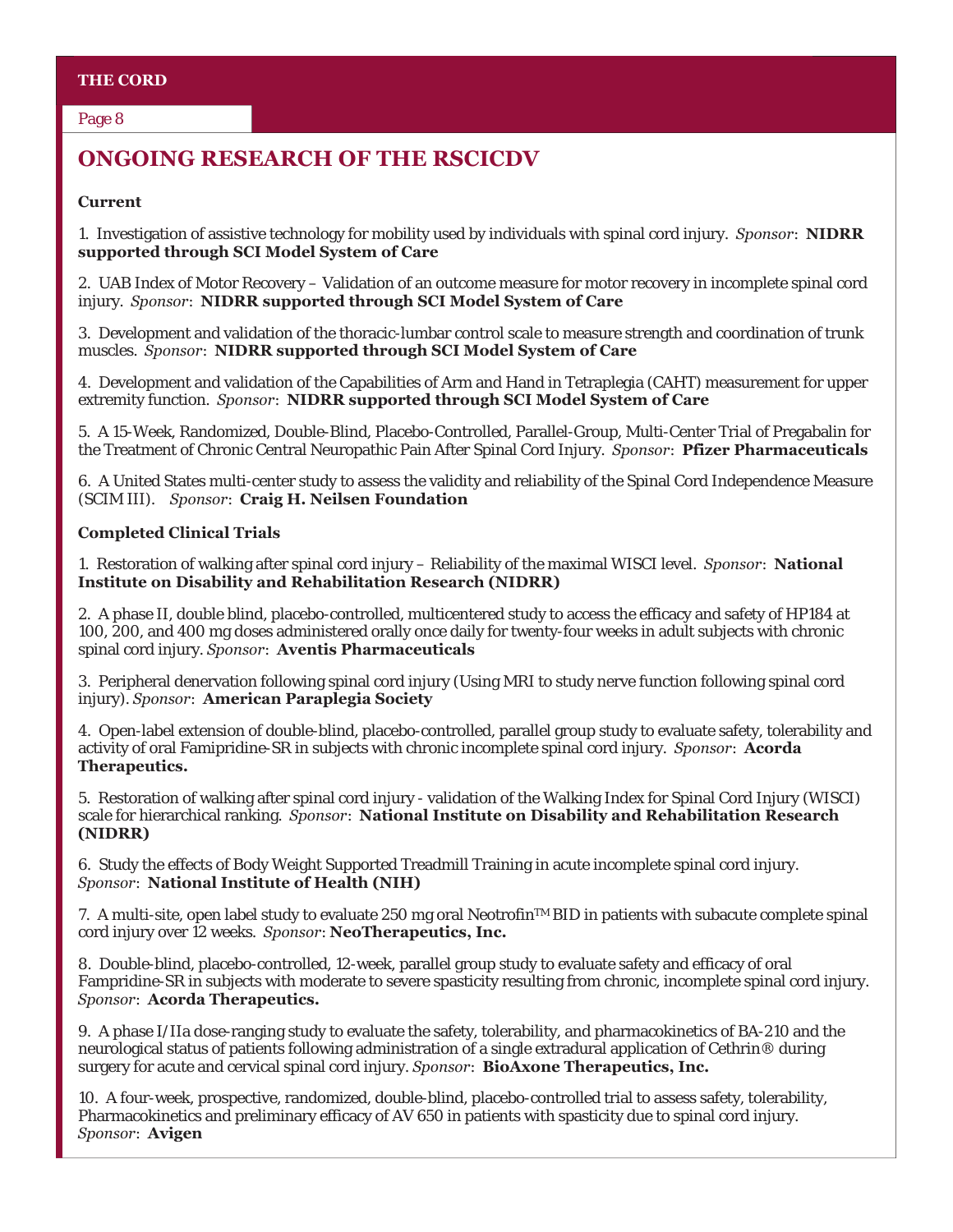### **SPRING**

Page 9

### **UROLOGY CLINICAL TRIALS**

**A Multicenter, Double-Blind, Randomized, Placebo-Controlled, Parallel-Group Study of the Safety and Efficacy of Repeat Treatment with Two Dose Levels of BOTOX® (Botulinum Toxin Type A) Purified Neurotoxin Complex Followed by a Treatment with BOTOX® in Patients with Urinary Incontinence Due to Neurogenic Detrusor Overactivity** 

PI: Patrick Shenot, MD Sponsor: Allergan

This study is an international multi-center study to determine the efficacy and safety of a new experimental medication for the control of urinary incontinence, a symptom of an overactive bladder, in patients with either thoracic or lumbar spinal cord injury or multiple sclerosis.

**A Placebo-Controlled, Randomized, Safety and Efficacy Study of BOTOX® (Botulinum Toxin Type A) Purified Neurotoxin Complex in Patients with Neurogenic Detrusor Overactivity and Neurological Respiratory Impairment**

### PI: Patrick Shenot, MD Sponsor: Allergan

This study is an international multi-center study to determine the efficacy and safety of a new experimental medication for the control of urinary incontinence, a symptom of an overactive bladder, in patients with cervical spinal cord injury or multiple sclerosis.

If you are interested in taking part in any of these studies or for more information, please contact **Christine Hubert** at **(215) 955-9954** or **christine.hubert@jefferson.edu**.

### **SPINAL CORD SOCIETY**

The Spinal Cord Society is a large grass roots organization with thousands of members throughout North America and other countries. Its goal is cure of chronic spinal cord injury paralysis. The Spinal Cord Society puts 100% of its funding into research for the cure of spinal cord dysfunction. The Spinal Cord Society meets at Magee Rehabilitation Hospital on the 6th floor at 1 pm on the first Saturday of every month. If you would like to support this research, consider attending one of these meetings.

For more information, please contact **Chris Cellucci** at **cellucci@ursinus.edu** or **(610) 296-7429**, or **Dennis Ledger** at **dledger@csc.com** or **(856) 468-4401**.

### **From Doctor to Patient***, continued from page 5*

she could, to show them. It was a great moment because, aside from being able to move my leg for the first time since I got hurt, it was a time when it was so apparent that everyone was rooting and pulling for you in earnest. Out of all the people who were there, I was actually the least excited one, mostly because throughout my time at Magee, I was trying to keep an air of cautious optimism. Still, right after I finished therapies that day I texted friends and co-residents to tell them the news and have them pass it on to others. At that point the decision was made to begin locomotor training with me. It was a good day. About another week or two after that, once I had already started locomotor training, I began to move my right leg as well.

I think the difficult times were when I had any real downtime, such as on weekends or holidays. The thing about therapy days was that it felt like you were actively working towards your recovery. Those were the times when I felt the most "normal" or at least like I was heading in that direction. And at the end of the day, sleep came easily enough for me since I was completely exhausted. On quiet days, the days when there was time for reflection, it also meant there was a whole lot of time

to get caught up in worries, fears, sorrows, and feel like you really have no power over them. It was a lot easier then to get overwhelmed by a sense of profound loss. Luckily, those times were less frequent than they could have been, since I regularly had visitors to talk with and take my mind off of things. Really, my saving grace was the outpouring of support that my friends, family and coworkers all showed. Having their company to talk, take my mind off things, and even allow for a little bit of humor was absolutely invaluable. I can't say enough for how far a smile or a laugh goes in making you feel more whole; more human.

The Day Hospital Program was a great transition between inpatient and traditional outpatient therapy. Having a full 9am -3pm day five days a week made me feel as though I didn't lose out on anything by leaving the intensive inpatient rehab setting, with the added benefit of being able to go home and sleep in my own bed at the end of the day. Additionally, I think there's an often overlooked advantage in the continuity of care that exists when staying within one healthcare system. Though at a different physical location, the therapists were well aware

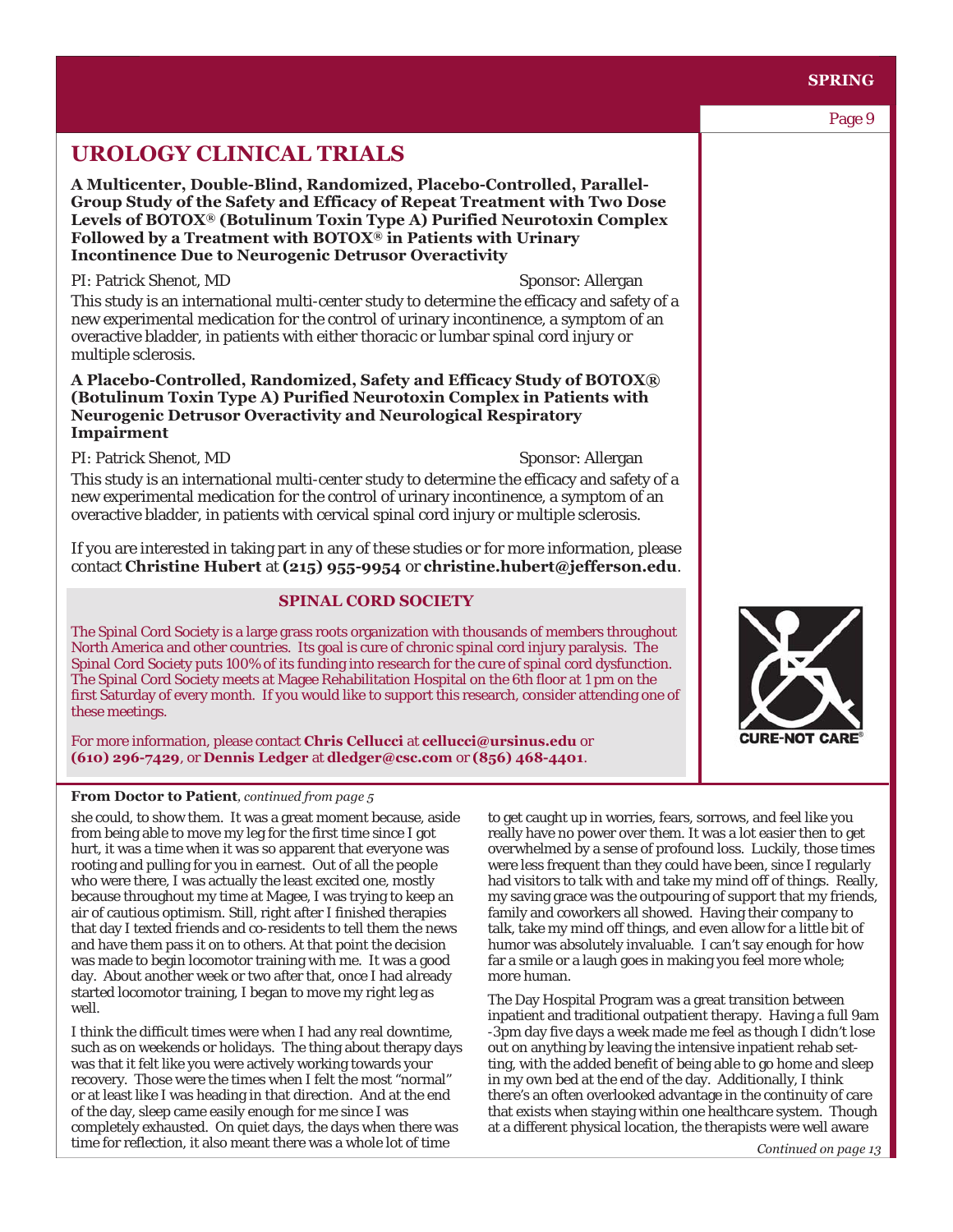### **THE CORD**

Page 10

### **SPINAL CORD INJURY SUPPORT GROUPS**

### **SCI FAMILY PEERS**

Family Peer Mentors are family members and/or loved ones of individuals who have sustained a SCI and have successfully transitioned to living life with a disability. They are volunteers who are specially trained to guide and provide SCI related information and experiences to families and loved ones of newly injured

individuals.

Mentoring can be done in the form of participating in the family group which is held twice monthly at Magee or contacting a new family by telephone or face to face if possible. Given the geographic area Magee serves, we attempt to be creative and flexible with mentoring requests.

The SCI Family PEER Group meets two Wednesdays a month at 6 p.m. in the 5<sup>th</sup> floor lounge on the Spinal Cord Injury Unit at Magee Rehabilitation Hospital.

For more information or to become a Family Peer Mentor, please contact **Ruth Black, LCSW** at **(215) 587-3030** or **rblack@mageerehab.org**.

### **FAMILY PEERS ARE NEEDED!**

As a family peer counselor your commitment will entail attending two evening training sessions. After training you assist families by meeting with them in person or over the phone and by becoming involved in the Family PEER Group.

As our family peer counselors can tell you, this will be the most rewarding volunteer experience you have ever had. You have the expertise and experience that families so desperately need.

To find out more, please contact **Ruth Black**, LCSW at **(215) 587-3030** or **rblack@mageerehab.org**.

### **SCI PEERS, sharing experiences**

The SCI-Peer Consultant Group provides individuals who have suffered a SCI the chance to learn from those who have rehabilitated following such an injury.

Magee can match peers based on injury level, social situations, age, gender, marital status, recreational interests and

### **SCI RESOURCE GROUP**

This group provides education, recreation and support opportunities to individuals with spinal cord injuries. Traditionally, meetings are held at Magee on the second Thursday of every month at 6 p.m. in the Second Floor Conference Room. However, social outings are scheduled based on availability and pricing.

vocational experience.

To request a peer consultation, or to volunteer as a mentor, contact **Marie Protesto** or **Sonya Dibeler** at **peers@mageerehab.org** or **(215) 587-3174**.

We are always looking for new topics. If you have an idea for a topic or would like more information, please call **Marie Protesto** or **Sonya Dibeler** at **(215) 587-3174**, or e-mail **peers@mageerehab.org**.

We would like to add a new segment to the newsletter.

Do you have any tips or gadgets that make doing things with your disability more manageable?

Please share them at sdibeler@mageerehab.org.



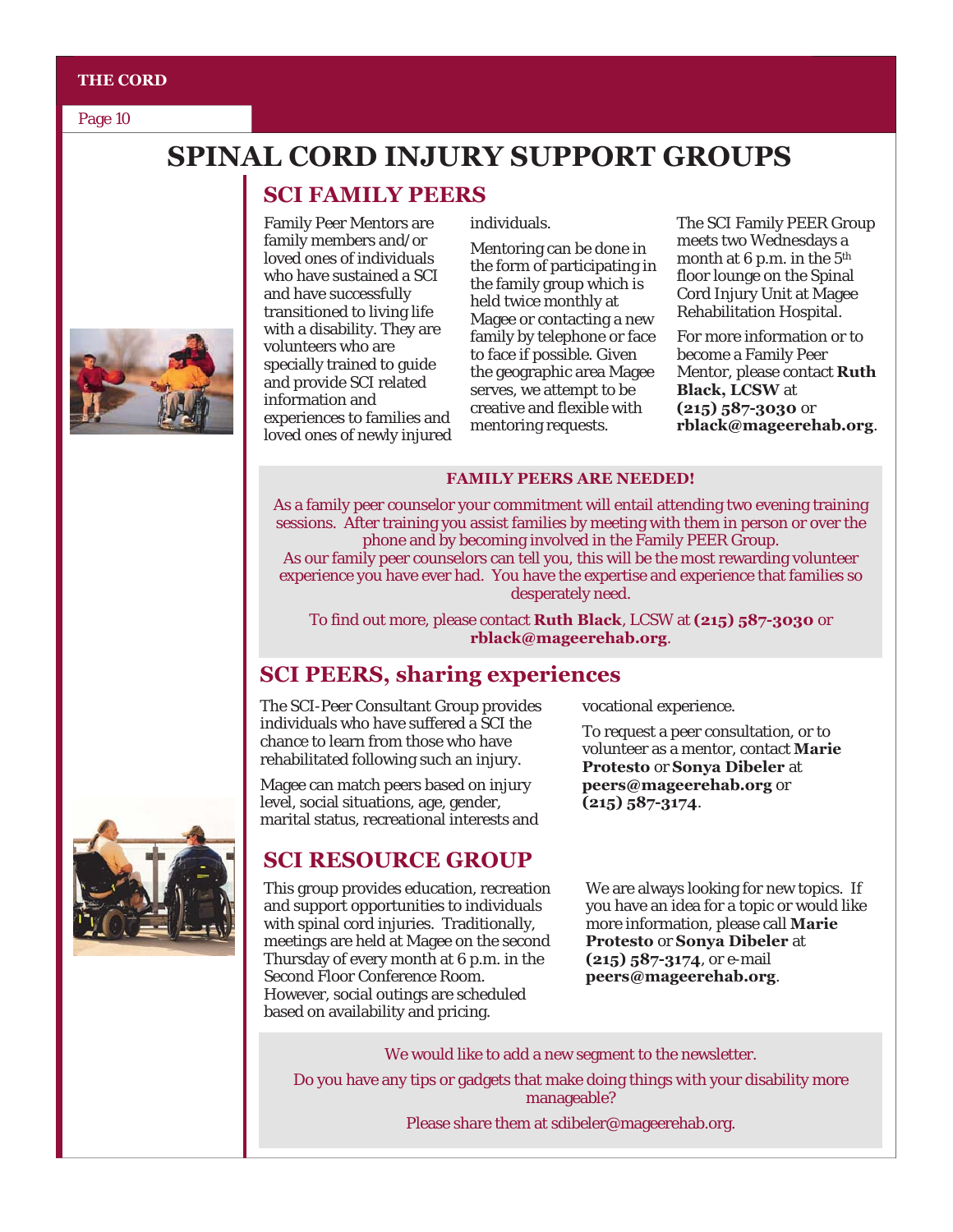## **WHEELCHAIR SPORTS**

### **MAGEE WHEELCHAIR SPORTS TEAMS**

### **Basketball: Magee Sixers Spokesmen**

Magee has two wheelchair basketball teams!

Both teams practice Wednesday evenings from 6:30 pm – 9 pm (September—May)

D2 practice location: Carousel House (the corner of Belmont Ave. and North Concourse Dr., Philadelphia, PA 19131)

D3 practice location: Finley Playground (1000 E. Hortter St., Philadelphia, PA 19150)

### **Rugby: Magee Eagles**

Practices are held Tuesday evenings from 6:30 pm – 9 pm (September—May) Location: Carousel House (the corner of Belmont Ave. and North Concourse Dr., Philadelphia, PA 19131)

### **Soccer: Magee Kixx**

Practices are held every other Sunday from 12:30 pm – 3:30 pm (September—June) Location: Friends Select School (16th and Race Streets, Philadelphia, PA 19102)

### **Tennis: Magee Freedom**

Practices are held Sundays from 12 pm – 2 pm (spring through fall). Location: Cherry Hill Racquet Club (1820 Old Cuthbert Rd., Cherry Hill, NJ 08034)

Magee Wheelchair Sports are always looking for volunteers who would like to learn more about wheelchair sports and help our teams at practices and tournament. If you have any questions or would like more information on any of our teams, please contact **AJ Nanayakkara** at **(215) 587-3412** or **ananayakkara@mageerehab.org**.

Our wheelchair athletes recognize how fortunate we are to have a rehab hospital such as Magee fund our sports program, and we give back to the community by performing outreach events in the Philadelphia area. This season our teams performed demonstrations at the following universities: Temple, Widener, West Chester, Stockton College (NJ), University of the Sciences, University of Pennsylvania, and Philadelphia University. Our athletes have also lectured to students at the Franklin Learning Center, Temple, and Jefferson University.

Physical activity is an integral part of physical and psychological well being. Everyone, regardless of ability or disability, should have access to recreation, so we plan to actively recruit new athletes to join our teams. If you already play a wheelchair sport and would like more information about our program, or if you are interested in a leisure activity that we do not yet offer, please contact us!

Magee Rehabilitation is looking to expand its adapted sports program by adding more recreational activities for the disabled community. We encourage everyone to become involved in physical activity, whether it is in a competitive sport or at an intramural level. Please join us as we add more recreational opportunities in the coming months and years. If you would like Magee to add a specific activity to our program, please contact **AJ Nanayakkara** at **(215) 587-3412** or **ananayakkara@mageerehab.org**.















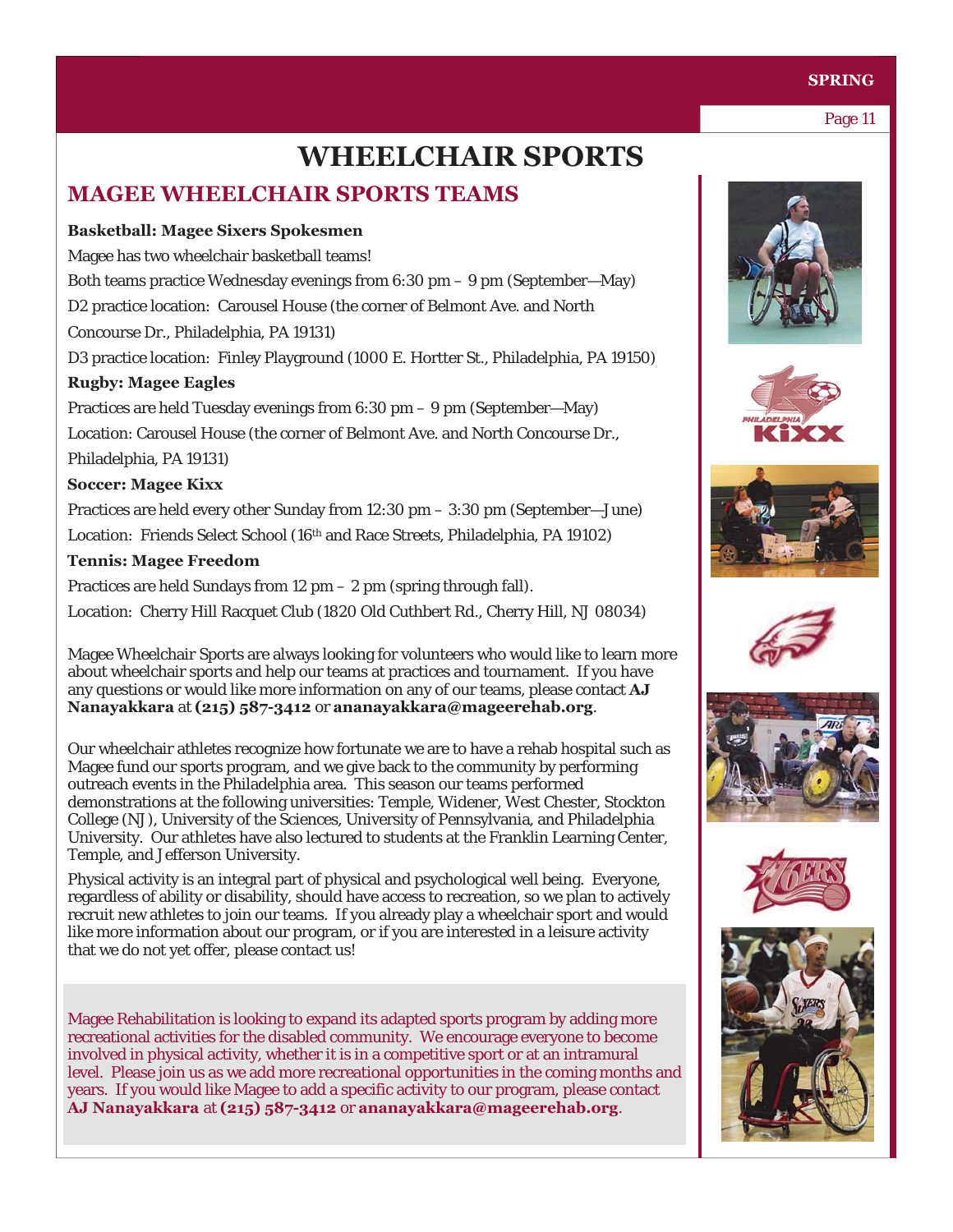### **THE CORD**

Page 12



### **COMMUNITY PROGRAMS THINK FIRST**

To help prevent disabling head and spinal cord injuries among children, teens and young adults, Magee's Think First Program holds dynamic presentations at schools. Our program is part of the nationally coordinated Think First program. Presentations consist of injury prevention lessons and testimonials from adults with disabilities.

If you have a spinal cord injury or brain

injury and are interested in changing behaviors and saving lives, please consider joining Think First and speaking to students. Since Magee values your experience we will reimburse you for your time.

If you are interested or know of a school that would like to host one of our assemblies, please call **Joe Davis**, Think First Coordinator, at **(215) 587-3400**.

### **Alcoholics Anonymous**

This group meets every Sunday at 6:30 p.m. in Magee's Cafeteria.

For more information about AA, please call **Joe Davis** at **(215) 587-3400**.

### **LEGAL CLINIC FOR THE DISABLED**

The Legal Clinic for the Disabled provides free legal services to low-income people with disabilities in the five-county Philadelphia area, including current and former patients of Magee Rehabilitation

Hospital. Located in Magee's main hospital, the Legal Clinic provides free advice and representation on civil cases involving wrongful eviction, divorce, domestic violence and abuse, custody and support, identity theft,

unfair debt collection practices, healthcare coverage, powers of attorney, guardianship, wills and other issues.

For more information, contact the Legal Clinic at **(215) 587-3350**.



**Monday & Wednesday 9:30 am - 8:00 pm** 

**Tuesday & Thursday 11:00 am - 5:00 pm** 

**Friday 9:30 am - 5:00 pm** 

**Sunday 12:00 pm - 5:00 pm** 



### **PATIENT RESOURCE CENTER**

The Patient Resource Center is located on the 6th floor. Feel free to stop by. We have tons of interesting fiction, a number of best seller books including notable books that made Oprah Winfrey's Book Club list. There are about 600 leisure/ romance/mystery novels to choose from as well as a broad selection of relevant professional periodicals. You may have noticed that we have three computers spaced just right for patient, visitor and

staff access and to supplement these resources, we also have an assortment of VHS tapes and DVDs .

Please allow us the opportunity to provide you with extraordinary customer service and an enviable user friendly environment.

You may contact **Venus Bradley** at **(215) 587-3146** with any questions, concerns or suggestions.

### **THE THEATRE ARTS PROGRAM AT MAGEE**

The Theatre Arts program, also known as "The Magee Players" was started in 2000 by Theatre director Barbara Gregson and The Creative Arts Therapy Department at Magee Rehabilitation Hospital. They have had countless

shows in the Philadelphia community and at Magee to date.

Classes are directed by Barbara Gregson and will cover acting, improvisation, mime and masks as well as writing original pieces for performances.

Classes are open for adults with disabilities in the tri-state area.

If you or someone you know would be interested in learning more, please call **Keith Currens** at **(215) 587-3071**.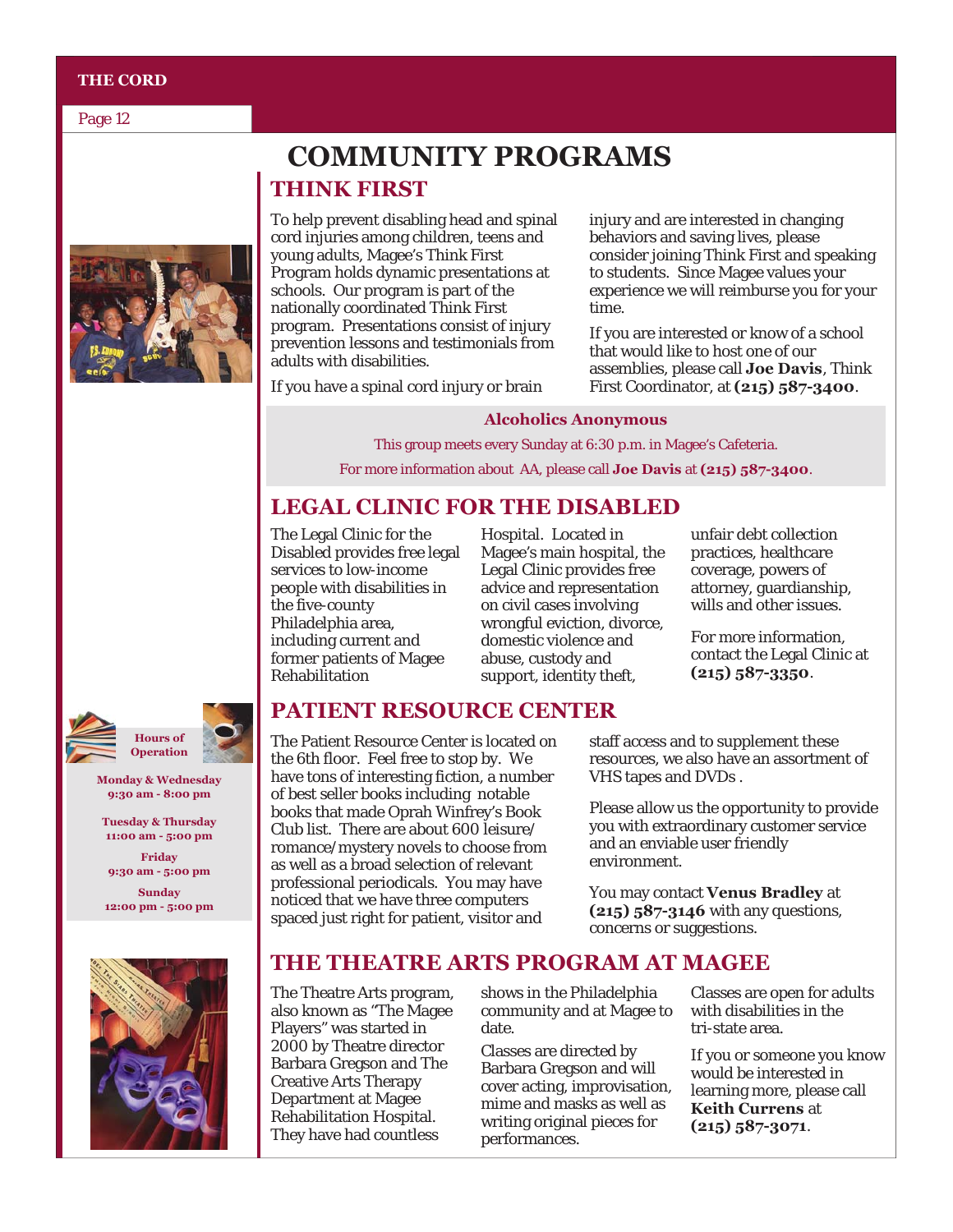### Page 13

### **From Doctor to Patient***, continued from page 9*

of treatment strategies and approaches at the main hospital and were able to incorporate that knowledge into their own treatments. In fact, it wasn't uncommon that a therapist would come over from the main hospital to fill in or help out for the day when the need arose. Each day would consist of an hour of PT and an hour of OT, with group therapy and recreational therapy also scheduled during the day. There were also psychological and nursing services available on a regular basis. Once a week there were also group outings to facilitate community reintegration and prepare for issues a patient might encounter when out in the "real" world.

I was excited to begin locomotor training while at the main hospital, because it represented the potential to ambulate again. Locomotor training has so far been studied most extensively in spinal cord injured patients, and has pretty convincingly showed benefit in certain patients in the SCI population. The advantage is that with the help of the harness suspension and the therapists, the patient can hopefully walk in a pattern and at a pace that more closely represents normal physiologic walking, and eventually can sustain this level of



activity long enough to have benefit on restoring neurologic patterns needed for gait. I was fortunate enough to start this therapy early on in inpatient rehab and continue through the Day Hospital Program and outpatient therapy. The physical therapists were extremely well seasoned in locomotor training and in many cases that was what the therapist did almost exclusively. That allowed for the therapy to be appropriately challenging in just about every session. The downside to the whole experience was that the harness you're suspended in can get extremely uncomfortable and take some readjusting, but that's a small price to pay, I think, for progress.

I have my better and worse days, hours, even minutes. I would be lying if I said that there aren't times when I struggle. I have been extraordinarily fortunate in the amount of recovery that I have had so far as well as the amount of support I have received from those around me. I'm also lucky that I haven't encountered any serious medical complications since my injury. As of now, I have moved on from locomotor training and am walking independently without the use of any assistive device. I have also transitioned back to living pretty much independently and am driving again. Everyone is thrilled by my progress, and is even sometimes in a bit of disbelief. There are times when I look back myself and am in awe that I am as functional as I am now, when 6 months ago I couldn't move my legs and was being spoon fed by my family because I couldn't grab a fork.

Yet in spite of all that I have regained, there are still times - more than I like to admit - when I still feel that sense of profound loss. It's a tough thing to reconcile sometimes, that you can be so grateful for having improved and yet be resentful at the same time that you are in this position in the first place. My athleticism and physicality before I got injured probably meant more to me than anything else in my life, and as time passes, the realization has started to set in that I will likely never be as strong, fast, or coordinated as I was before. And

while everyone else celebrates the return of my function, I often feel as though I am just beginning to grieve its loss. It seems to me that this grief is one that continues for anyone who has been affected by a debilitating injury long after the dust has settled for those around them. It's a very solitary kind of grief in that no one other than the person experiencing it will ever know just how much that person has lost. Unfortunately, it is the cross that every SCI patient has to bear, and for the most part will have to learn how to bear alone. Of all the scars that can be left, I think the emotional one can quite possibly be the deepest and hardest to come back from.

I would like to offer words of wisdom I am trying to heed myself. Be patient. Recovery from an SCI is a marathon, not a sprint. Just because something doesn't come back today or tomorrow does not mean it's not going to come back at all. Each day, in a way, is a small victory, and small victories are still victories and they add up. Another piece of advice I am trying to follow myself is to believe and to hope, because both are very powerful things. With the first human trials in the US for stem cell treatment in the SCI population beginning soon, we are quite possibly entering an era where there will be disease modifying treatments for SCI. So long as there is hope for that, there is reason to try and to persevere.

I'll end with a quote, which hopefully can serve as a mantra to anyone undergoing a hardship in his or her life:

### *"… I will persist until I succeed.*

*The prizes of life are at the end of each journey, not near the beginning; and it is not given to me to know how many steps are necessary in order to reach my goal. Failure I may still encounter at the thousandth step, yet success hides behind the next bend in the road. Never will I know how close it lies unless I turn the corner.* 

*Always will I take another step. If that is of no avail I will take another, and yet another. In truth, one step at a time is not too difficult.* 

### *I will persist until I succeed.*

*Henceforth, I will consider each day's effort as but one blow of my blade against a mighty oak. The first blow may cause not a tremor in the wood, nor the second, nor the third. Each blow, of itself, may be trifling, and seem of no consequence. Yet from childish swipes the oak will eventually tumble. So it will be with my efforts of today.* 

*I will be liken to the rain drop which washes away the mountain; the ant who devours a tiger; the star which brightens the earth; the slave who builds a pyramid. I will build my castle one brick at a time for I know that small attempts, repeated, will complete any undertaking.* 

*… So long as there is breath in me, that long will I persist. For now I know one of the greatest principles of success; if I persist long enough I will win.* 

*I will persist.* 

*I will win."* 

*-Og Mandino, The Greatest Salesman in The World*